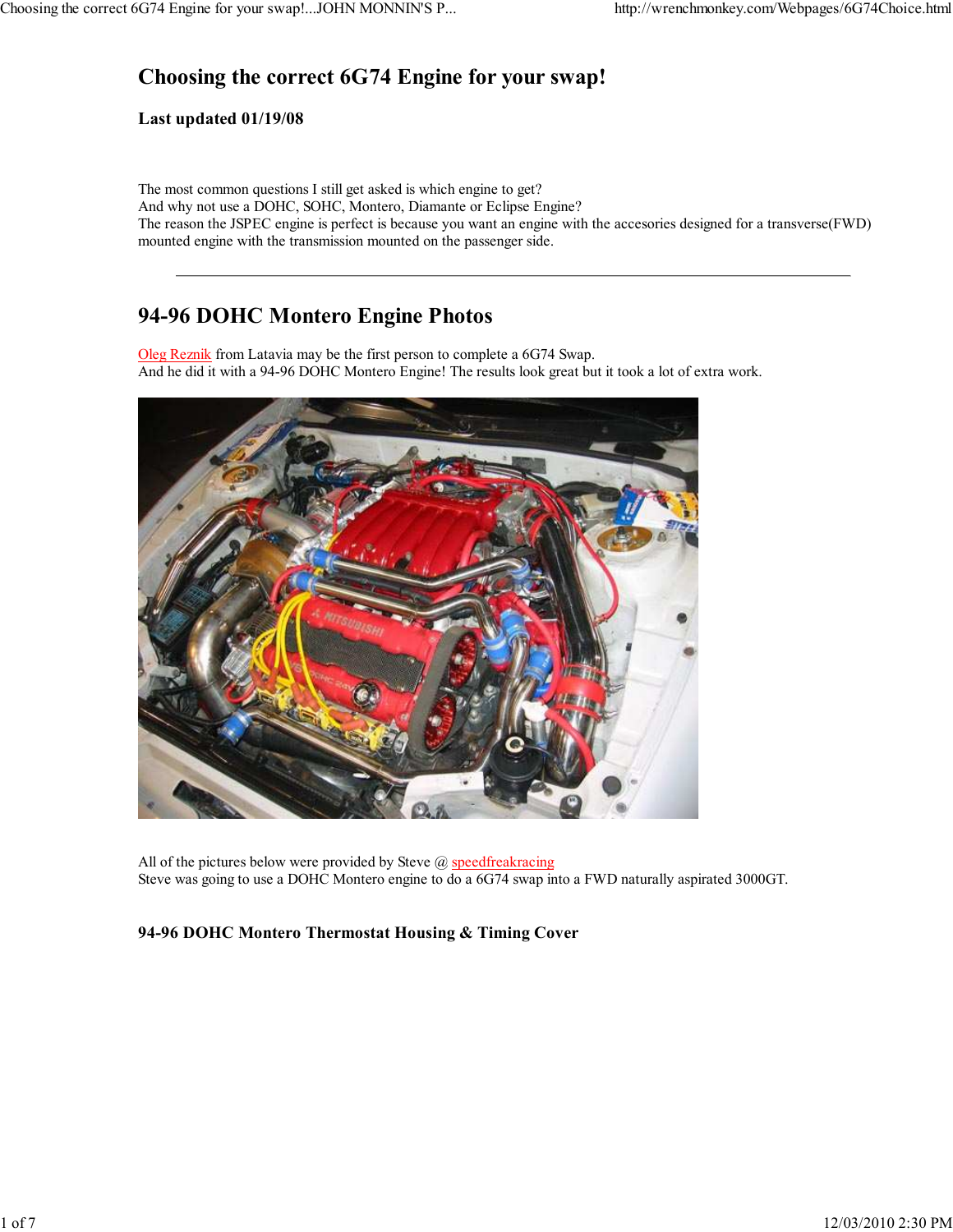

Notice the thermostat housing on the wrong side of the engine and it would point away from the radaitor on a 3S Also notice the Timing belt covers are very ugly and I don't know if they are useable Oleg had to made the Montero thermostat housing work in his 6G74 Swap with a LOT of creative water plumbing!

### **94-96 DOHC Montero Oil Pan and Dipstick Tube**



The DOHC Montero Oil pan is a little large and the dipstick tube is on the wrong side There is also a bulge on the front of the oil pan that looks like it would hit the frame on a 3S

DOHC Montero engine, Notice the engine mount and oil filter housing that are not useable Also notice the oil dipstick tube on back side of engine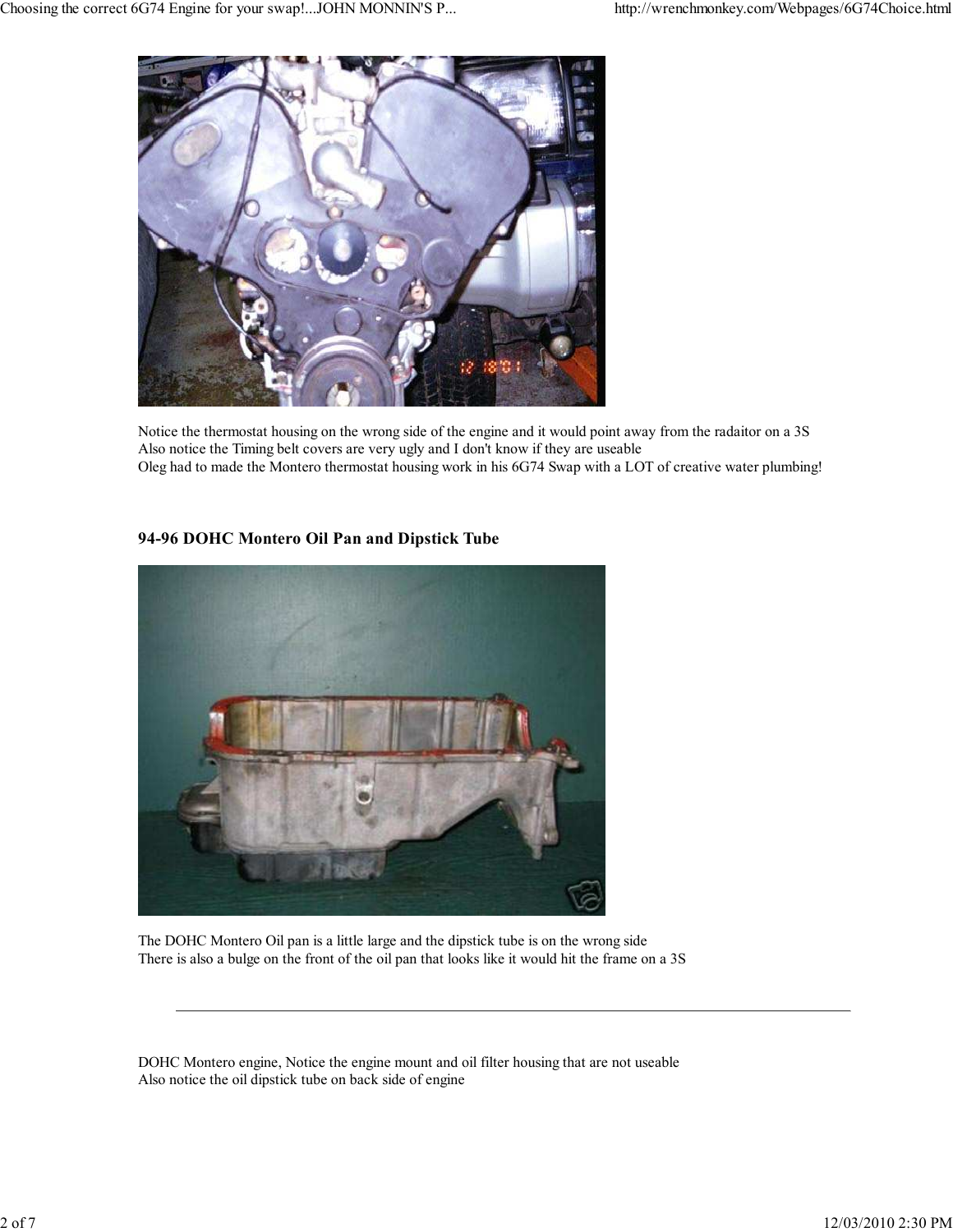

Same DOHC Montero engine with 6G72 oil filter bracket and A/C compressor mounting bracket installed

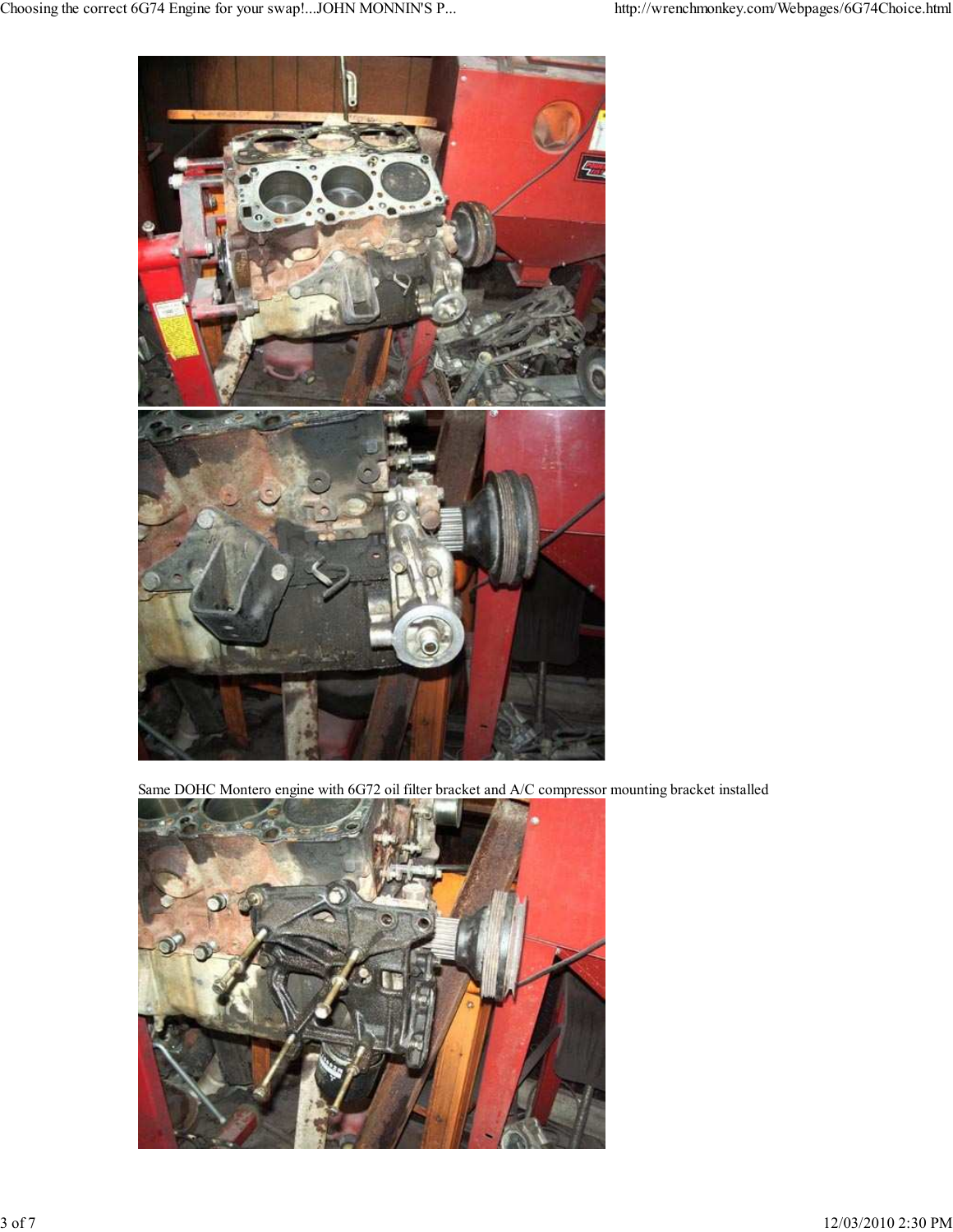The DOHC Montero harmonic balance will not work in a 3s, next to a Lightweight aluminum 3S crank pulley



The DOHC Montero water crossover tube is just all wrong!



The 6G72 Water crossover tube will not wotk either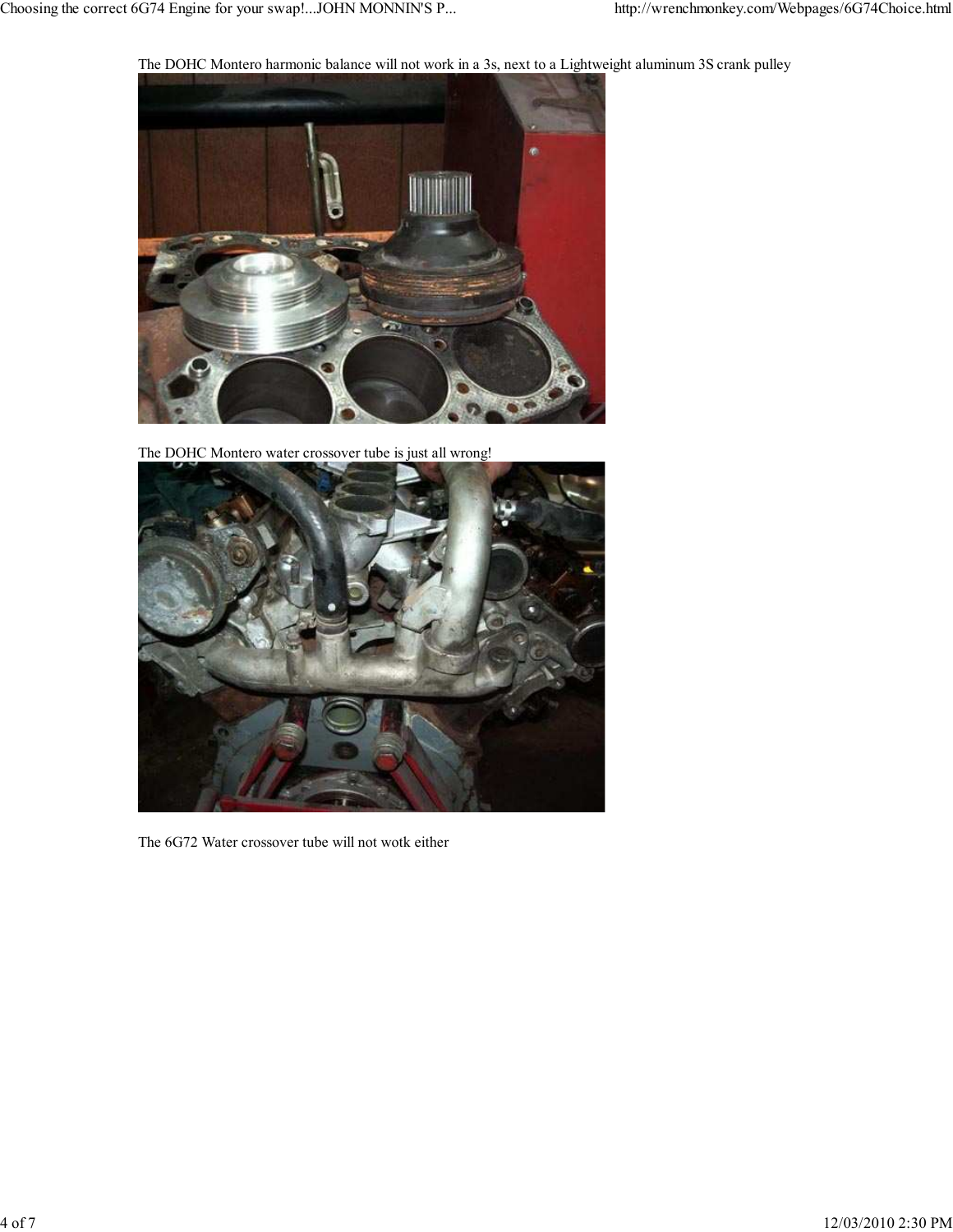

The DOHC Montero Lower intake has rounder holes but it will still work



A 6G72 Alternator mounting bracket will not fit w/o modifications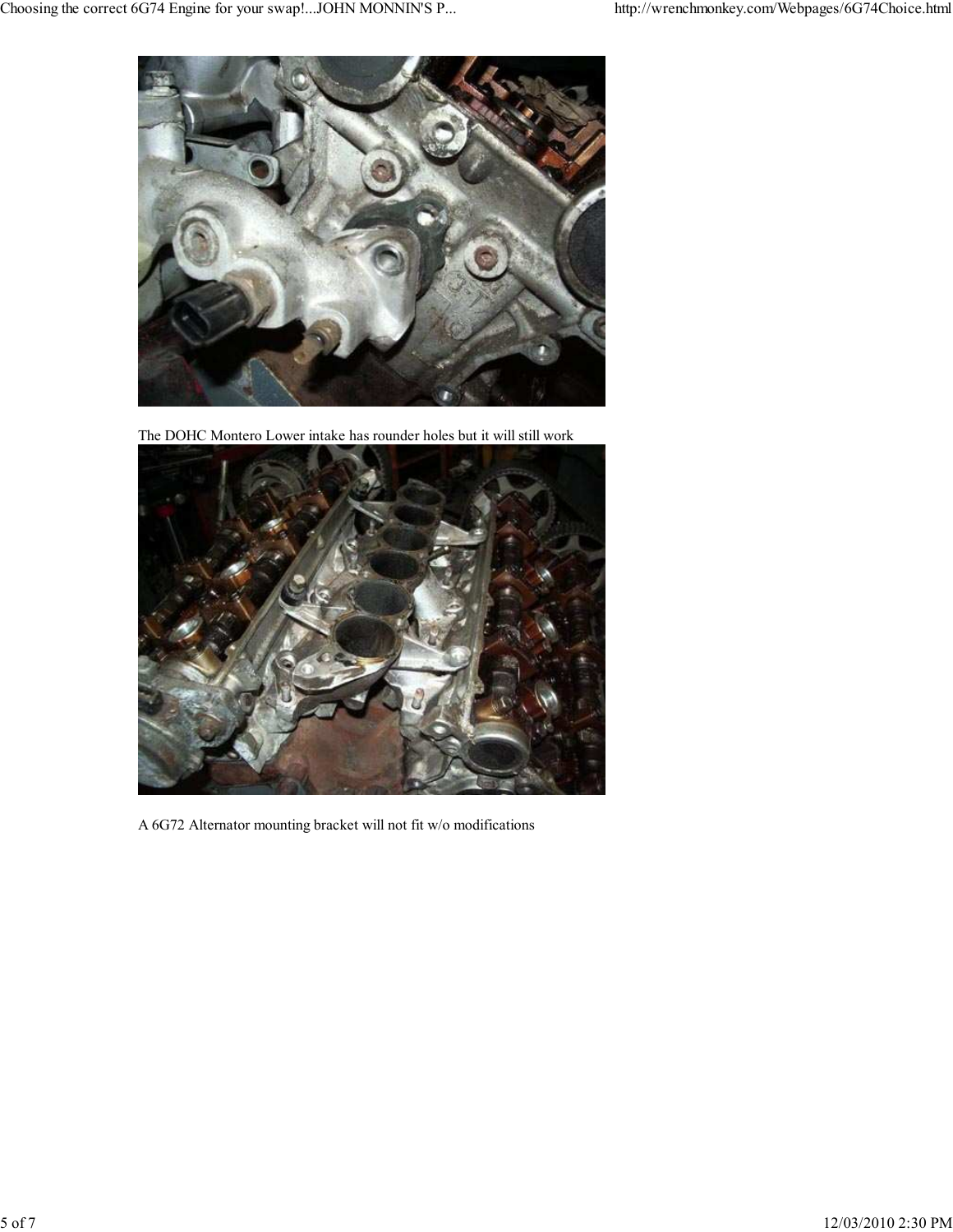

A 6g72 P/S pump bracket and idler pulley is too clost to timing belt idler pulley